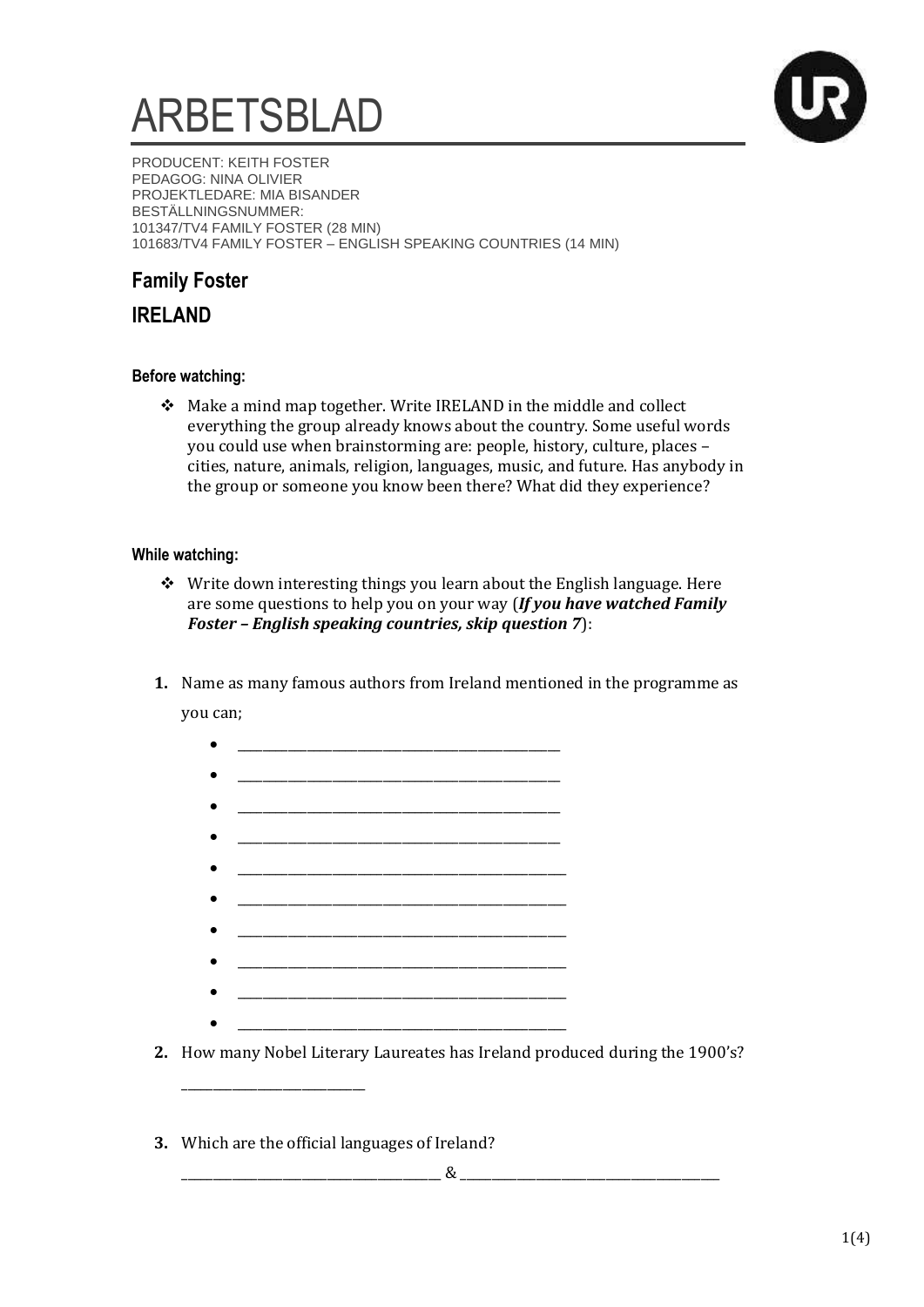

| $^{\prime\prime}$               |  |
|---------------------------------|--|
|                                 |  |
|                                 |  |
| <b>7.</b> What was "the slat"?  |  |
|                                 |  |
|                                 |  |
| 8. What does "pampooties" mean? |  |

#### **After watching:**

#### CONVERSATION:

Split into small groups and discuss:

- Look at the mind map you created before the programme. What is similar and/or different in comparison to the programme? Have you learned anything new about Ireland? What? Tell your friends in the group.
- Now, make a new mind map where you talk about differences and similarities between Ireland and Sweden. Talk about your new mind map with the rest of your class.
- Study Ireland on a map. See if you can find Dublin, Galway and the Aran Islands. What different environments can you find in the country? How many larger cities are there? Are there any big lakes? High mountains? Rivers?

Talk in full class:

- What surprised you in the programme?
- What do you think it's like living on a small island outside of Ireland (like the Aran Islands)? What do you think it would be like growing up there as a child? What would the positive sides of it be, do you think? The negative? \*
- What do you think is the reason for the blooming of the English language in Ireland during the past 200 years? What do you think has happened in Ireland that has spurred on the development?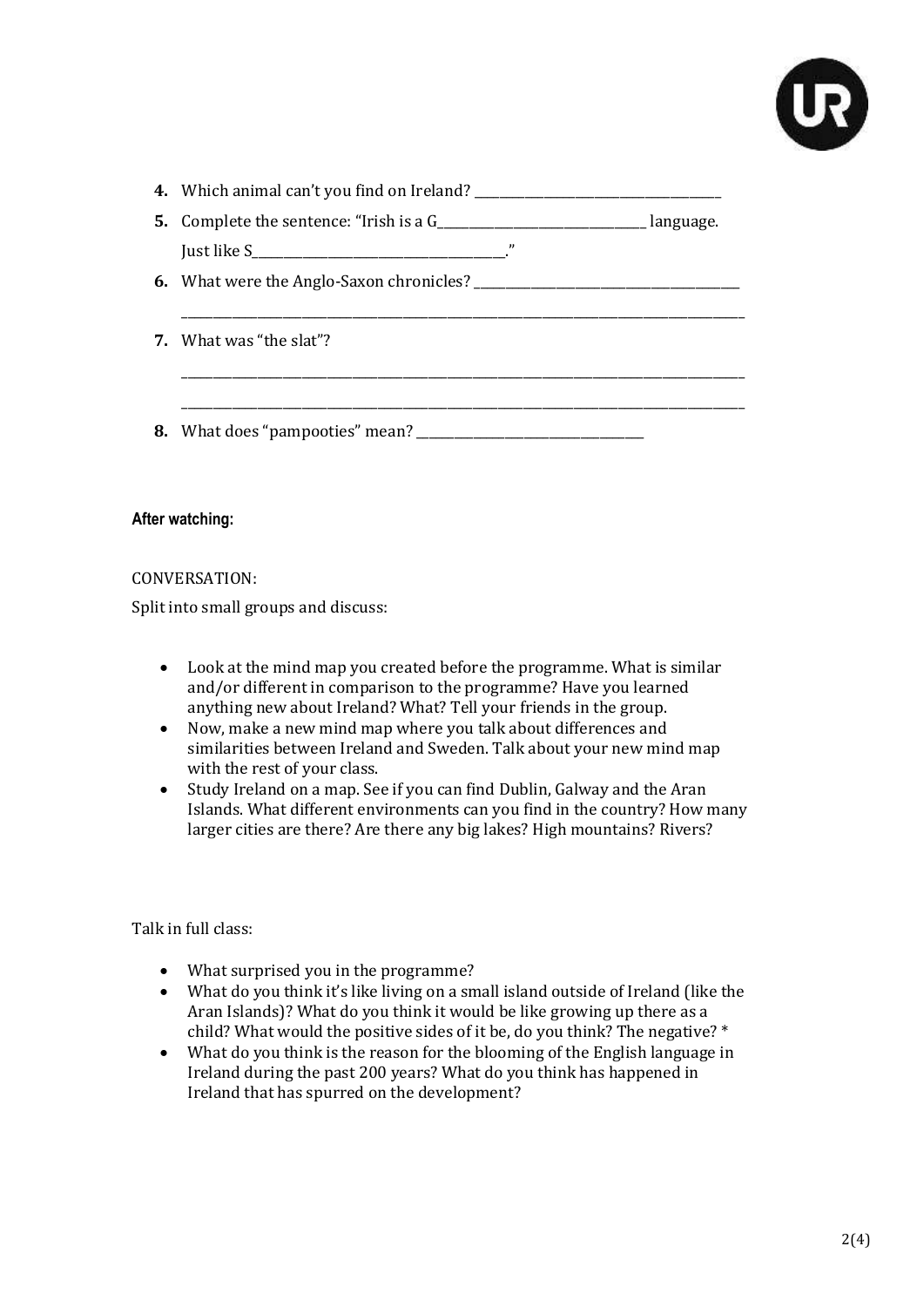

Extra:

- One very specific form of Irish literature is the limerick. Find out more about it and try to write your own limerick.
- Peadar O'Dowd mentions that the Irish are fond of their folklore. Try and see if you can find some of these stories and read them. Then pick the one you like the most and illustrate it.
- Make a newspaper edition about Ireland together in class. Work in pairs or groups of threes and cover a topic of your choice. Here are some topics you can work on;

Nature **Politics** Animals History Language history School Culture life Entertainment Famous people Religion

#### VOCABULARY FROM THE PROGRAMME

| laureate – pristagare                         | compulsory - obligatorisk |
|-----------------------------------------------|---------------------------|
| facilitator – medhjälpare; ngn so underlättar |                           |
| folklore – folksagor                          | to thrive - att frodas    |
| embrace - omfamna                             | leprechaun - vätte        |
| proposition – förslag                         | defeat - besegra          |

- Without using the word in question, try to explain it in English to your friends. Let them guess what word you are describing!
- Write five sentences with one of the words in them. Then translate your sentences into Swedish.